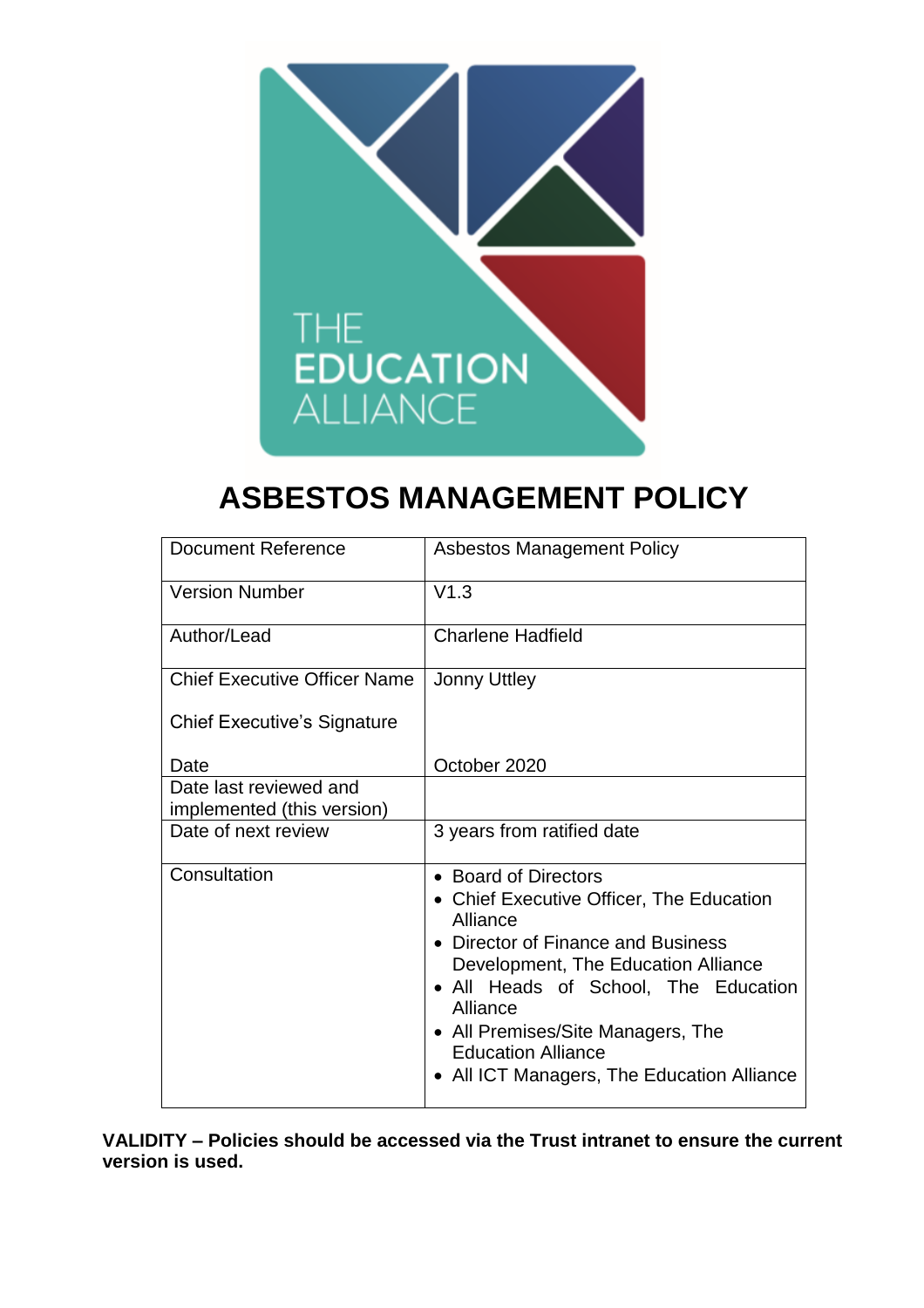## **CONTENTS**

| <b>SECTION</b> | <b>TITLE</b>                                  | <b>PAGE</b>    |
|----------------|-----------------------------------------------|----------------|
| 1.0            | Background                                    | 3              |
| 2.0            | <b>Policy Purpose</b>                         | 3              |
| 3.0            | Aims                                          | $\overline{4}$ |
| 4.0            | Scope                                         | 5              |
| 5.0            | <b>Roles and Duties</b>                       | 6              |
| 6.0            | Asbestos Management Plan                      | 8              |
| 7.0            | <b>Process for Monitoring Compliance</b>      | 10             |
| 8.0            | <b>Asbestos Standard Operating Procedures</b> | 10             |
| 9.0            | References                                    | 10             |

# **Glossary**

| <b>ACoP</b> | <b>Approved Code of Practice</b>     |
|-------------|--------------------------------------|
| <b>ACM</b>  | <b>Asbestos Containing Material</b>  |
| <b>BS</b>   | <b>British Standard</b>              |
| <b>DfE</b>  | Department for Education             |
| H&S         | <b>Health and Safety</b>             |
| <b>HSE</b>  | <b>Health &amp; Safety Executive</b> |
| <b>HSG</b>  | <b>Health &amp; Safety Guidance</b>  |
| <b>SOP</b>  | <b>Standard Operating Procedure</b>  |
| UK          | <b>United Kingdom</b>                |
|             |                                      |

## **CHANGE RECORD**

| Version | Date              | Change details                          |  |
|---------|-------------------|-----------------------------------------|--|
| 1.1     | 16 June 2017      | Initial draft                           |  |
| 1.2     | 31 July 2017      | Minor changes following internal review |  |
| 1.3     | 16 September 2020 | Minor changes following internal review |  |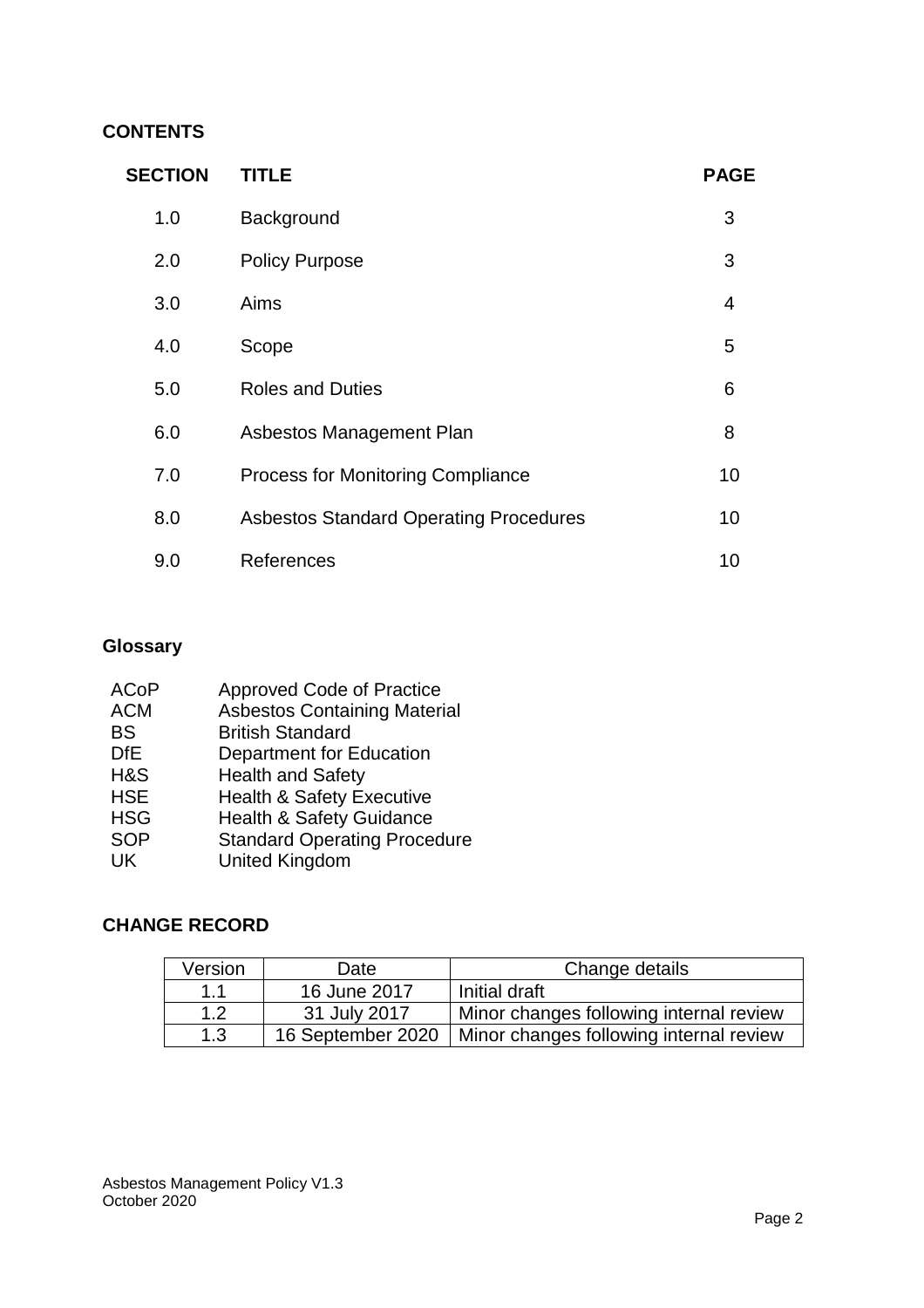#### **1.0 BACKGROUND**

- 1.1 Asbestos is a naturally occurring mineral present in many building materials, found particularly in older buildings built prior to 2000. Inhalation of a significant quantity of asbestos fibres can lead to asbestos-related diseases.
- 1.2 Asbestos is the greatest single cause of work related deaths in the UK. The Education Alliance has a duty under the Health and Safety at Work Act 1974 to ensure, so far as is reasonably practicable, the health, safety and welfare of students, employees, self-employed persons, contractors and members of the public.
- 1.3 Asbestos is only a risk to health if asbestos fibres are released into the air and breathed in. There is usually a long delay between first exposure to asbestos and the onset of disease; this can vary from 10 to 60 years.
- 1.4 The Control of Asbestos Regulations 2012 requires employers to prevent the exposure to asbestos so far as is reasonably practicable. Where it is not reasonably practicable The Education Alliance shall reduce the exposure to asbestos to the lowest level reasonably practicable by measures other than the use of respiratory protective equipment and ensure that the number of employees who are exposed to asbestos is as low as possible.
- 1.5 The Education Alliance's strategy is to remove asbestos whenever the opportunity presents itself as part of alteration or refurbishment work, prior to demolitions, where necessary due to its condition or where maintenance work would require any potential disturbance of asbestos. It is not The Education Alliance's strategy to systematically remove asbestos, but to consider the risk level of any asbestos-containing materials found.
- 1.6 In accordance with Regulation 4 'Duty to Manage' of the Control of Asbestos Regulations (CAR) 2012, the Trust has an Asbestos Management Plan and Register which must be referred to whenever work is carried out on buildings built prior to 2000. This is the key document for the safe management of asbestos in the organisation.

#### **2.0 POLICY PURPOSE**

- 2.1 The use of all asbestos in products and buildings was finally and completely banned in the UK in 1999. As a result this Policy relates to all Education Alliance properties constructed prior to the year 2000.
- 2.2 The Education Alliance has produced this policy in order to comply with the CAR 2012 and understands its duty to manage asbestos in non-domestic premises (Regulation 4 of CAR 2012).
- 2.3 This document sets out the policy that The Education Alliance will implement, so that all reasonable and practicable steps are taken to secure the health, safety and welfare of all persons who may be exposed to asbestos. This applies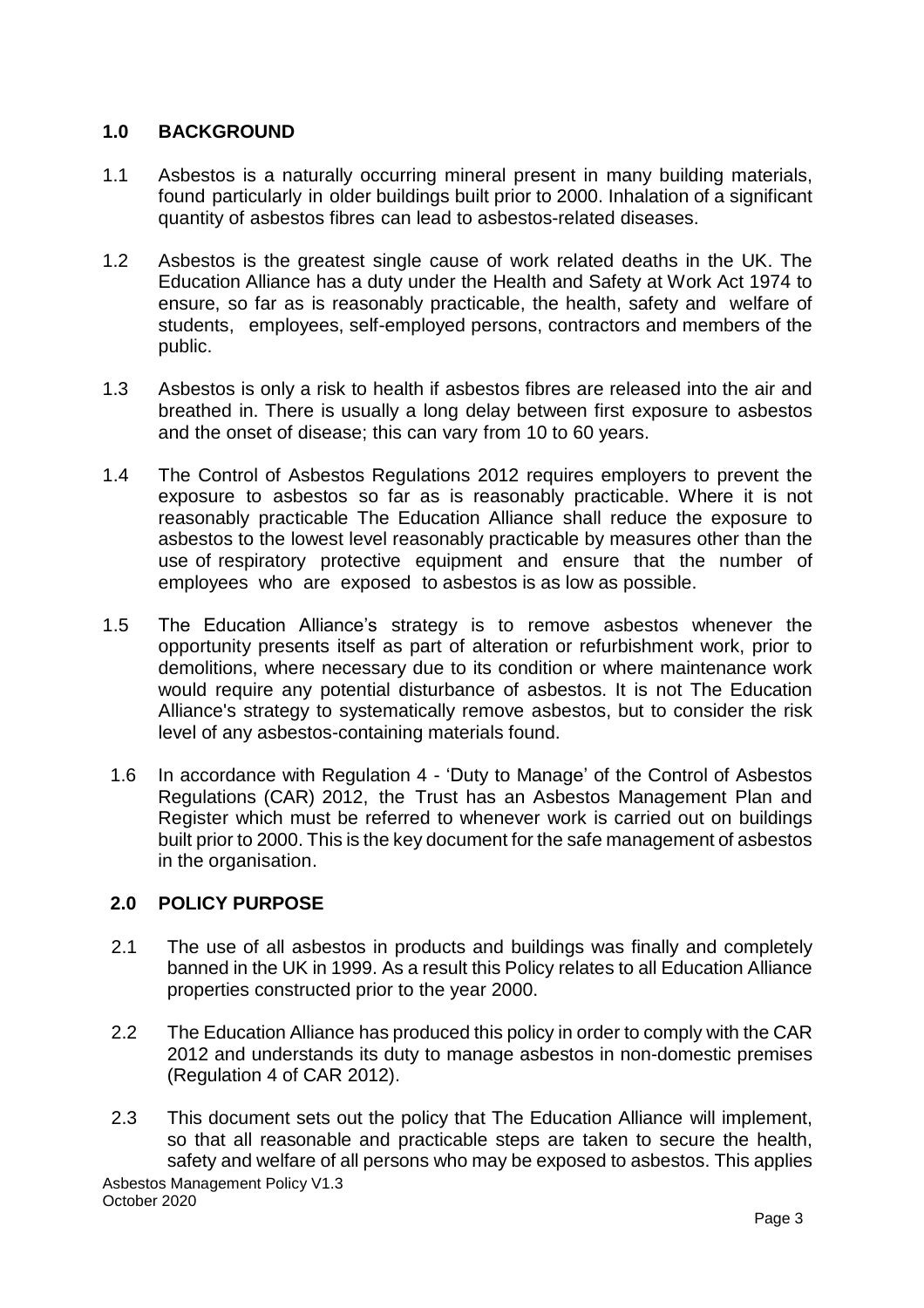to all staff, contractors, patients and visitors.

- 2.4 The objective is to keep exposure and risks to damaging asbestos or from exposure to asbestos to a minimum whilst managing the asbestos containing materials (ACMs) within any of the organisation's properties or premises. This will be achieved by controlling all building and maintenance works and IT Infrastructure and dealing with asbestos which is known or is found to be situated in the premises of The Education Alliance.
- 2.5 This document will be reviewed by the Responsible Persons on a three yearly basis or amended as and when new legislation requires or in line with good practice.

#### **3.0 AIMS**

- 3.1 The aims of this policy are to:
	- Fully comply with Regulation 4 of the Control of Asbestos Regulations (CAR) 2012
	- Identify roles and responsibilities for the management of asbestos
	- Outline the requirement and areas for review in relation to this policy

This policy should also be read in conjunction with The Education Alliance's Asbestos Management Plan and Asbestos Standard Operating Procedures, which will confirm the procedures for:

- The management of asbestos including timescales for management works and reviews
- Identifying and recording the presence of asbestos
- Finding materials likely to contain asbestos and how their condition should be checked ensuring the presumption that materials contain asbestos unless there is strong evidence that they do not is reinforced
- Recording the location and condition of asbestos and presumed ACMs and keeping the records up to date
- Monitoring the condition of known and presumed ACMs
- Providing information on the location and condition of ACMs to people who may be at risk of disturbing them during work activities
- Outlining how workers will be prevented from inadvertently disturbing asbestos when works are commissioned
- Recording the actions required to be taken in response to any planned refurbishment or demolition works
- Assessing the risk of the likelihood of anyone being exposed from asbestos from these materials
- Ensuring any material known or presumed to contain asbestos is kept in a good state of repair
- Repairing or removing any material that contains asbestos, if necessary because of the likelihood of disturbance, and its location or condition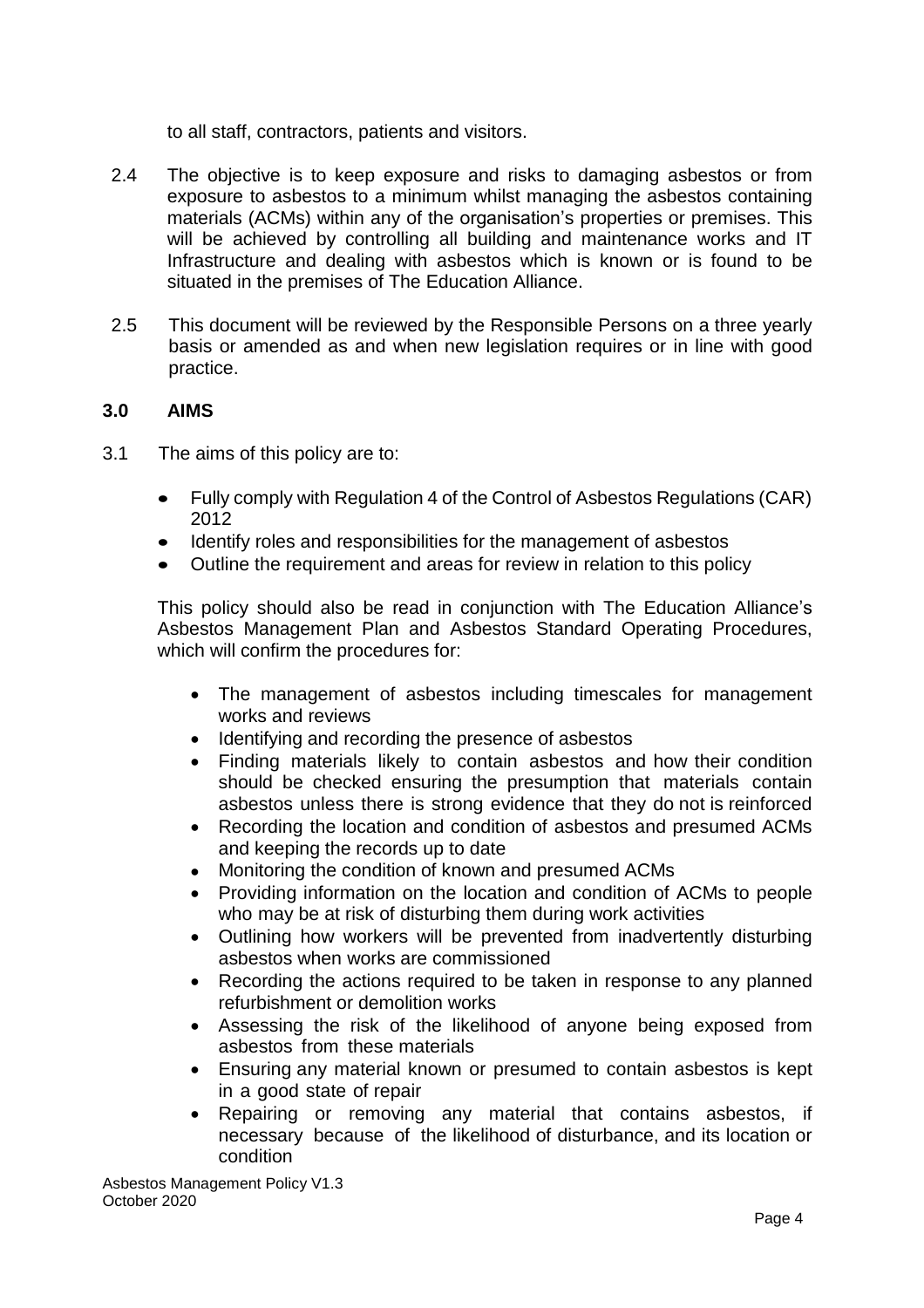- Outlining the actions to be taken should asbestos be accidentally disturbed
- Preparing an Asbestos Management Plan detailing how the risks are to be managed

#### **4.0 SCOPE**

4.1 This policy applies to all buildings that are owned, occupied or maintained by The Education Alliance and covers activities where inadvertent exposure to asbestos may occur i.e. maintenance, IT and telecoms, refurbishment and demolition work. It also applies to all staff in the Trust and appointed contractors who carry out works in all Education Alliance buildings built prior to 2000 which may contain asbestos.

Where Education Alliance staff are working in landlord managed properties, it is expected that the landlord will have their own asbestos management plan available, controlling the risk presented by such products and will monitor to ensure a safe environment for all users.

The Education Alliance will take all reasonable steps to source copies of the landlord's asbestos management plan and asbestos register, which will be checked for compliance (Asbestos Register and appropriate Asbestos Management Plan) and given approval by the Responsible Persons before taking tenancy.

An annual check will be completed by The Education Alliance of all landlord information, which will require the landlord to provide evidence of re-inspection data and any works completed relating to asbestos.

All Trust staff working in landlord managed properties will comply fully with the landlord's management plan(s).

- 4.2 This policy also applies to tenants housed in Education Alliance buildings. All tenants are to be notified in writing of their duty to work with The Education Alliance to comply with this policy and the CAR 2012.
- 4.3 All staff, contractors and sub-contractors must comply with this policy. When contractors are on site they must ensure that they and their sub-contractors do the same.
- 4.4 All contractors, irrespective of the nature of their work, must view the building's Asbestos Register, and where asbestos exists and is likely to be disturbed as part of their works, liaise with the Estates Department before any work commences. They can then be advised on procedures by the Estates Department as laid out in The Education Alliance's Asbestos Management Plan and Standard Operating Procedures.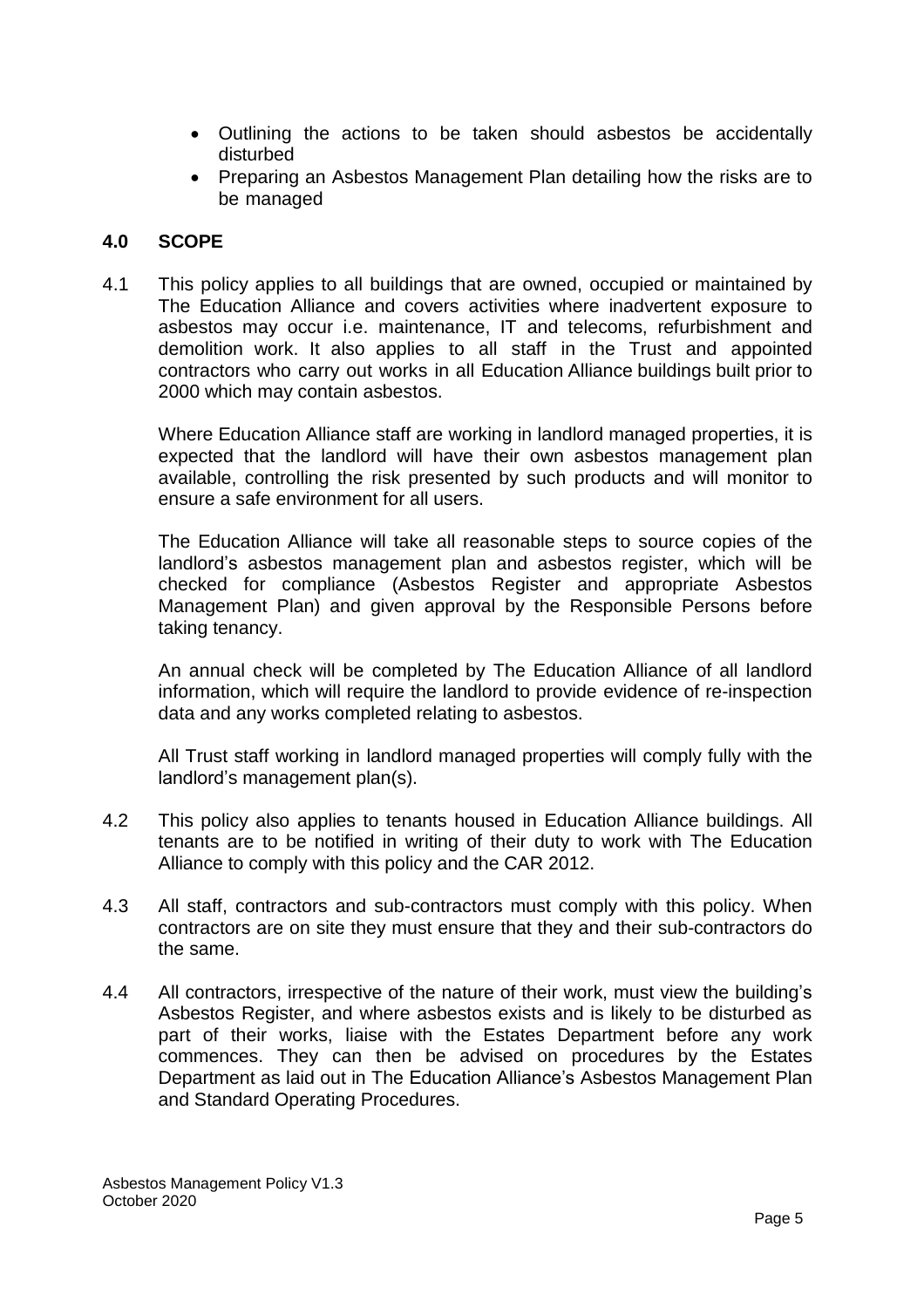#### **5.0 ROLES AND DUTIES**

#### **5.1 Chief Executive Officer**

Has overall responsibility for the health, safety and welfare of all Education Alliance staff, patients, visitors, etc. This will include compliance with all Statutory Legislation and Approved Codes of Practice relating to the safe management of asbestos products.

#### **5.2 Head of Business Operations [Designated Person]**

Has the delegated responsibility for the health and safety of all personnel who may come into contact with asbestos products. He/she shall ensure that appropriate policies and strategies for the safe management, removal and disposal of asbestos related products are in place, maintained and correctly executed.

He/she is responsible for seeking sufficient resources to be made available to the Estates Department with the aim of ensuring that the duties outlined in this policy are carried out.

In the event that sufficient resources are not available, prioritisation of allocation of expenditure will be agreed via the relevant approval processes.

He/she will work closely with the Responsible Persons.

#### **5.3 Responsible Persons (Asbestos) [Premises and Site Managers]**

The Responsible Person(s) are responsible for understanding legislation relevant to this policy and for ensuring compliance with policies and procedures relating to asbestos and that staff and contractors are familiar with and comply with all relevant sections of The Education Alliance's and Standard Operating Procedures.

The Responsible Persons are responsible for ensuring staff and contractors check estate records for any known asbestos before commencement of any work likely to disturb the fabric of any building pre 2000. They are also responsible for the identification and prioritisation of asbestos removal/encapsulation schemes and the provision of Personal Protective Equipment.

The Responsible Persons must be trained in the necessary precautions and procedures relating to asbestos and must be proactive to ensure the Trust remains up to date with all legislative and best practice developments. They will need to keep up to date reference material, for use by themselves and other Trust staff in managing asbestos. These should include as a minimum:

- Approved Code of Practice (ACoP) L143 'Managing and working with asbestos.'
- HSG 227 'A comprehensive guide to Managing Asbestos in premises'.
- HSG 247 'Asbestos: The licensed contractors' guide'.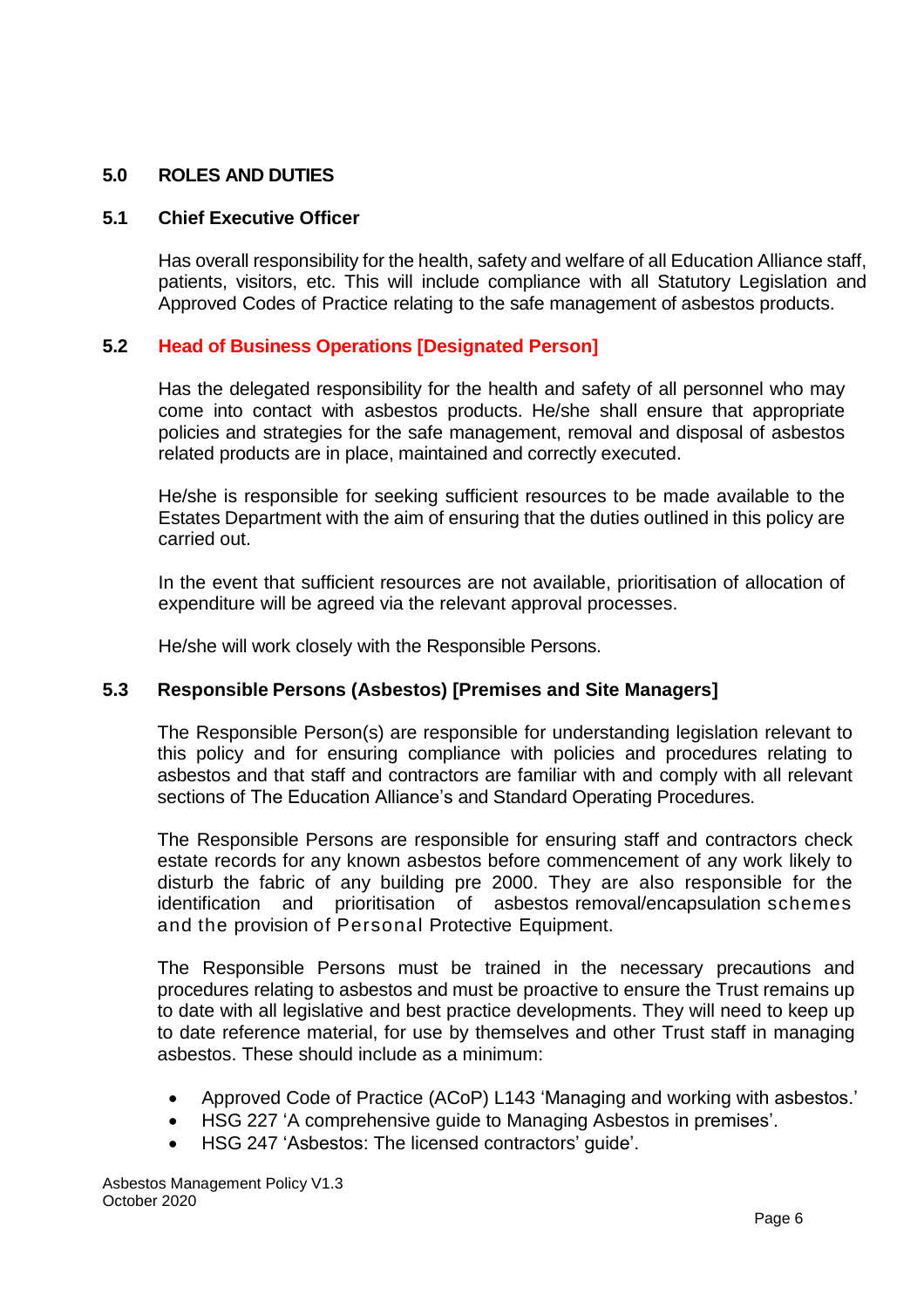- HSG248 'Asbestos: The analysts guide for sampling, analysis and clearance procedures'.
- HSG 264 'Asbestos: The survey guide'
- HSE 210 'Asbestos Essentials Task Sheets'.

The Responsible Persons will have a wide range of duties as set out in the Asbestos Management Plan and Standard Operating Procedures. The Responsible Person(s) will be responsible for:

- The Management of re-inspection surveys and periodic inspection in high risk areas as identified on the building management plans
- The production and maintenance of a written record of the locations of asbestos and presumed ACMs
- The production of a register of ACMs and keep it up to date which will include the location, condition, maintenance arrangements and details of removal for all ACMs from within The Education Alliance's Management plans
- Working with appointed consultants to assess the risk of exposure and document actions necessary to manage the asbestos
- Training staff to oversee the Asbestos Management Policy
- Reviewing the conditions of all ACMs on Trust property at a frequency representative of their risk and update the asbestos register as required
- Making current and appropriate information available to those who may come into contact with or disturb ACMs
- Providing relevant information, training and supervision to all Trust staff and contractors
- Liaison with landlords regarding asbestos

The Responsible Persons will also:

- Ensure that no materials containing Asbestos are used in any development work
- Ensure that all capital projects carried out on buildings built prior to 2000, have an Asbestos Refurbishment/Demolition survey carried out (where required), and that any asbestos works are carried out in line with all current asbestos regulations and guidance, and that the Responsible Persons are made aware of any such work to ensure compliance.
- Ensure all contractors and sub-contractors working on projects are competent and qualified to undertake the work specified and are up to date with their relevant Asbestos training

#### **5.4 Nominated Officers [Senior Caretaker/Assistant Site Managers/ICT Managers]**

The Nominated Officers will assist the Responsible Persons in their duties, and complete all relevant activities on behalf of the Trust; ensure the contents of this policy are fully compliant, implemented and reviewed as specified within.

Asbestos Management Policy V1.3 October 2020 If a Nominated Officer believes the policy (or any parts within) cannot be implemented, they will notify the Responsible Persons**.** The Nominated Officers are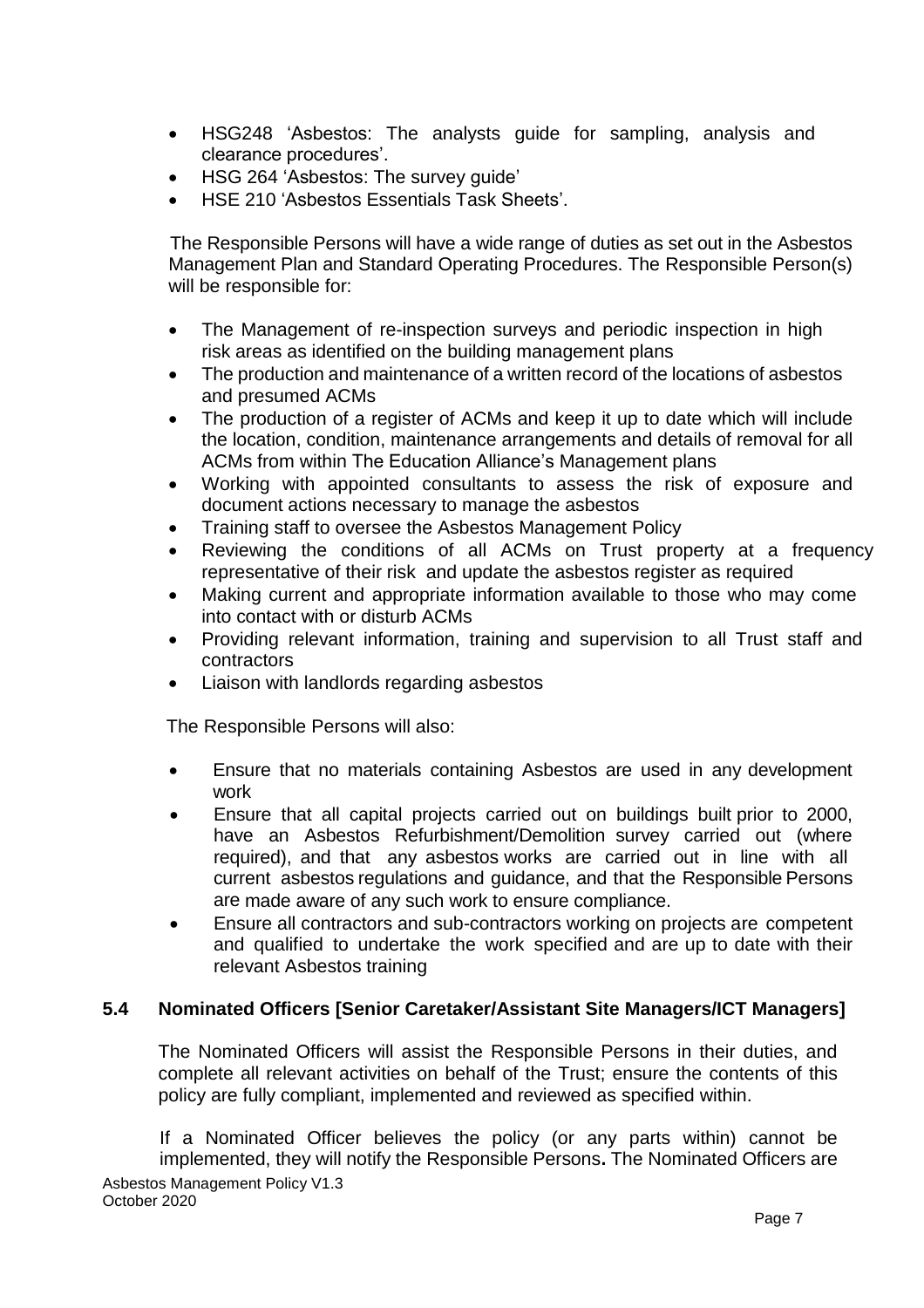to monitor that the policy meets the requirements of current legislation at all times, and escalate any departures or concerns to the Responsible Person.

#### **5.5 Directors and Line Managers**

Directors and Line Managers are managerially responsible for organising health and safety matters within their area. They will:

- Ensure that all departments within their areas of responsibility are adhering to this and other health and safety related policies and procedures
- Ensure that all tenants and other bodies using Trust premises within their areas of responsibility are aware of this policy and procedure
- Ensure an effective line of communication is maintained within their locality/area for all matters relating to this policy
- Respond to reports and requests from their line managers to take appropriate remedial action to minimise risks
- Identify and allocate resources, both human and financial in order to comply with this policy

#### **5.6 Contractors**

Contractors must ensure that they and any sub-contractors reporting to them:

- Are competent and qualified to undertake the work specified and are up to date with their relevant Asbestos training
- Report to the Estates department or specific building's reception, sign in and check the Asbestos Register

Comply with the relevant sections of the Trust's Asbestos Management Plan and Standard Operating Procedures, other relevant Trust Policies and procedures and current health and safety legislation.

#### **6.0 ASBESTOS MANAGEMENT PLAN**

#### **6.1 THE PLAN**

The Asbestos Management Plan has been designed with the purpose of managing the risk from ACMs identified within The Education Alliance so that as far as reasonably practicable no one can come to any harm from ACMs on its premises. It is an integral part of the Trust's strategy for compliance with all current Health and Safety legislation regarding asbestos.

The main principles of asbestos management are to:

- Assess
- Record
- Inform

Asbestos Management Policy V1.3 October 2020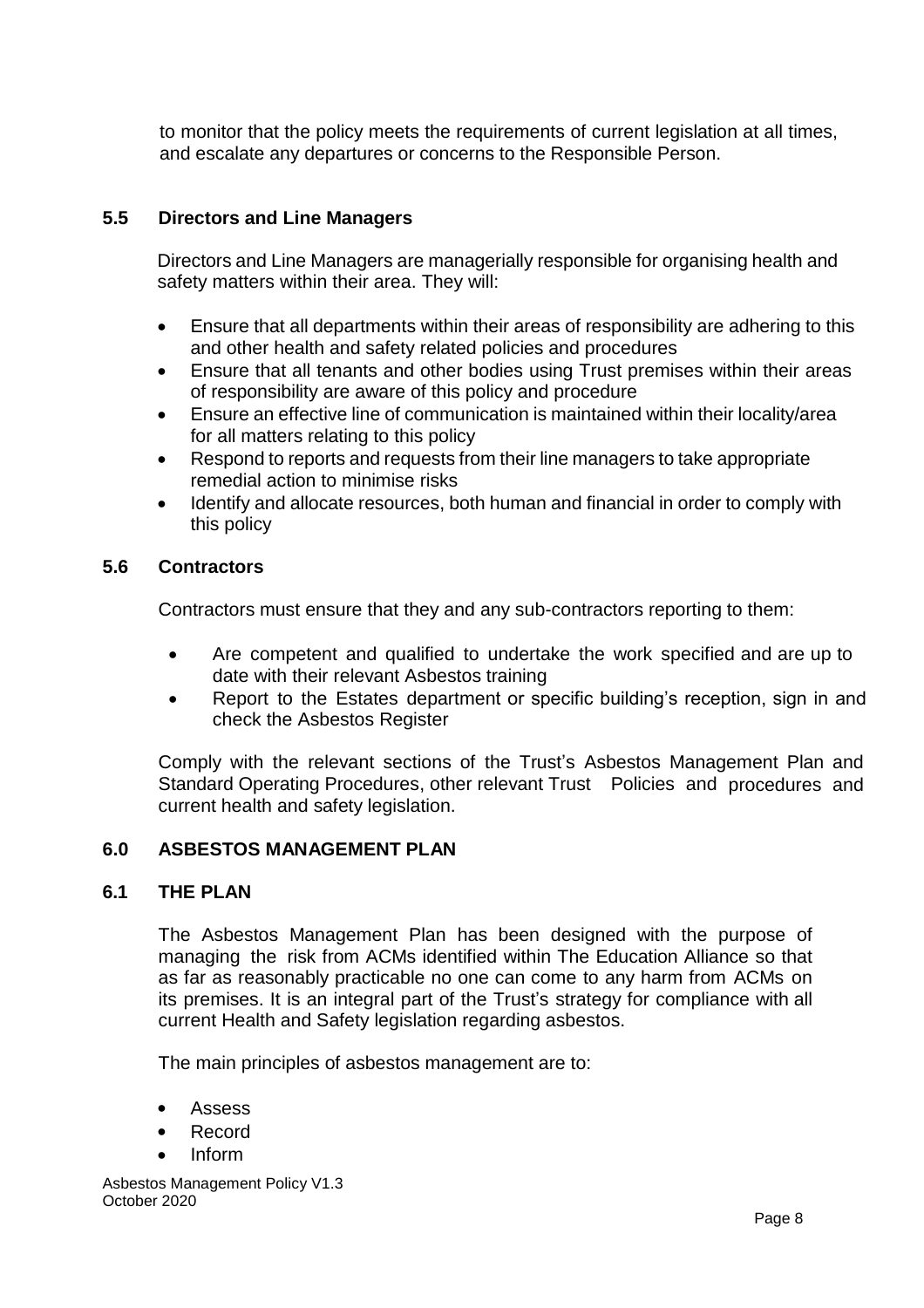• Monitor

The Trust's Asbestos Management Plan can be viewed in the Estates Department at each school.

#### **6.2 TRAINING**

Those who are appointed in writing to carry out the control measures and strategies will be suitably informed, instructed, trained and suitability assessed which ensures that tasks are carried out in a safe and technically competent manner. Regular refresher training will be provided and records of all initial and refresher training will be maintained.

All members of staff including those with managerial responsibilities for Asbestos will receive training commensurate with their duties as identified in the table below:

| <b>Role</b>               | <b>Training Requirement</b>      | <b>Period</b> |
|---------------------------|----------------------------------|---------------|
| <b>Designated Person</b>  | Accredited<br>Responsible        | Every 3 years |
|                           | Person (Asbestos) Course         |               |
| <b>Responsible Person</b> | Responsible<br>Accredited        | Every 3 years |
|                           | Person (Asbestos) Course         |               |
| <b>Nominated Officer</b>  | <b>Asbestos Awareness Course</b> | Annual        |
| Caretakers and Assistant  | <b>Asbestos Awareness Course</b> | Annual        |
| <b>Site Managers</b>      |                                  |               |
| Cleaning Supervisors and  | <b>Asbestos Awareness Course</b> | Annual        |
| Cleaning<br>Deputy        |                                  |               |
| <b>Supervisors</b>        |                                  |               |
| <b>IT Management</b>      | <b>Asbestos Awareness Course</b> | Annual        |

Although training is an essential element of competence, it is not the only factor – it should be viewed as a product of sufficient training, experience, knowledge and other personal qualities which are needed to undertake a job safely.

Competence is dependent on the needs of the situation and the nature of the risks involved.

The Asbestos Awareness refresher course will be provided by an independent accredited trainer. Additional asbestos toolbox talks will also be provided to staff by the Trust's Responsible Persons as required.

#### **7.0 PROCESS FOR MONITORING COMPLIANCE**

- 7.1 Compliance will be reviewed on an annual basis by the Responsible Person(s) to ensure that:
	- The Asbestos Register is updated
	- The Asbestos Management Plan and Standard Operating Procedures are

Asbestos Management Policy V1.3 October 2020